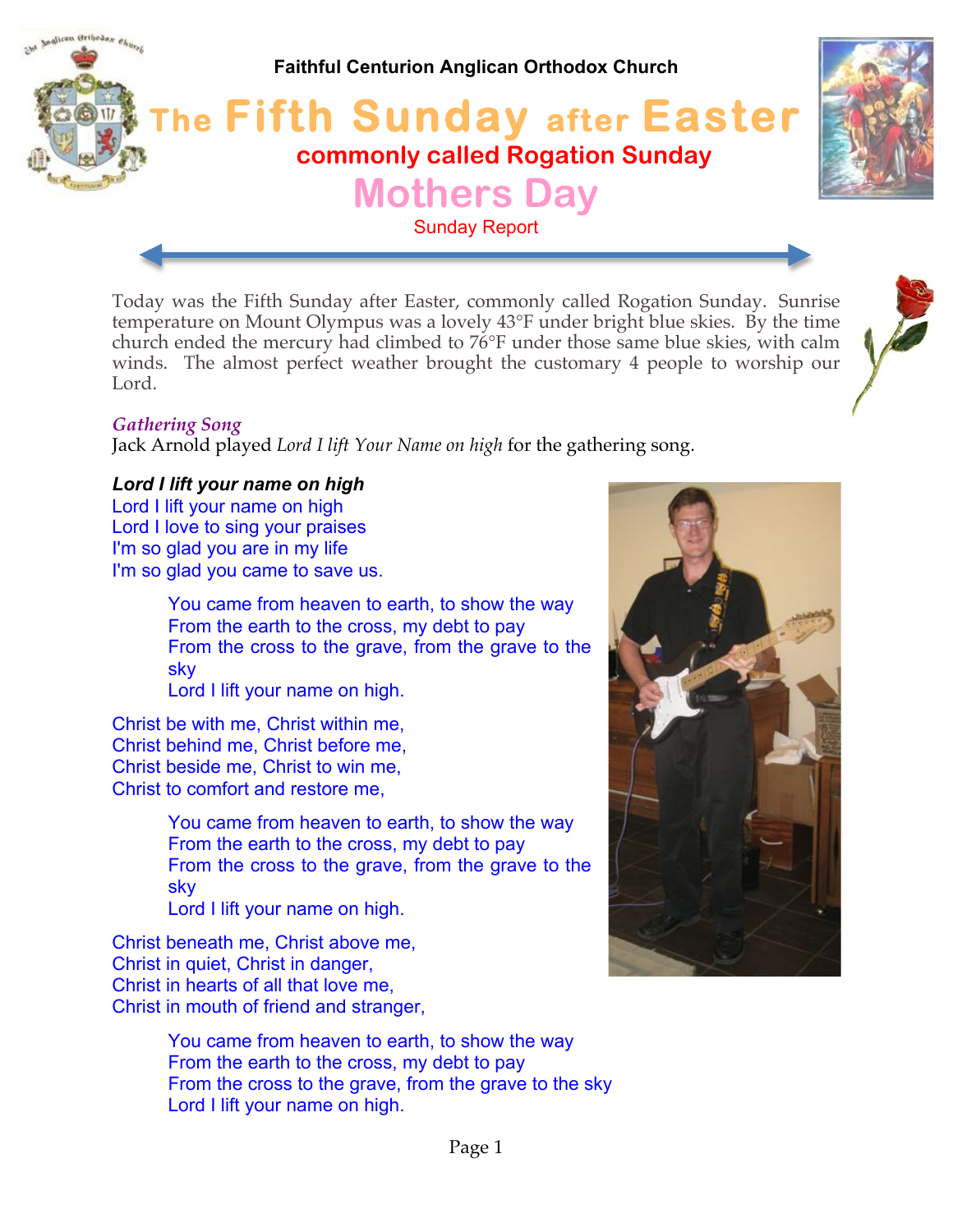# *Rogation Sunday*

The fifth Sunday after Easter is commonly called Rogation Sunday from the words in the Gospel appointed for the day: "Whatever you ask the Father in my name, he will give to you". (The Latin is 'Rogare' - to ask.) In the strictly biblical context, the chief thing to ask for is the spirit of God to enable us to be true children of God.

In the Western Church, processions to bless the crops and to include "beating the bounds", developed from the o1d Roman rites of "Robigalia" ("robigo": Latin for "rust" or "mould"), when prayers would be offered to the deity for crops to be spared from mildew.

Today the emphasis has shifted. A blessing on growing crops in fields and gardens, and on young lambs and calves remain. In the agricultural cycle, the main themes are seed sowing and the tending of the young plants and animals. This does not pre-suppose that all sowing takes place around Rogation. Sowing is done all the year round, as does the birth and rearing of the young. It is convenient to fix on one particular festival the time to remember these before God in a public way.

In the Northern Hemisphere, Rogation Sunday takes place in the springtime, when there is a renewing of the earth. In this country, it follows Easter, the season of resurrection. Renewal and resurrection therefore are also underlying themes of this occasion.

# *Before we go on, a little on mothers*

On this Mother's Day, it is very easy for us to look back at our mother's life and think of



all the things we like about our mother. **We** like, it is all about our mother and what she did for us. The pivotal thought seems to be us. It is not about us, our / us is merely an adjective to describe a particular mother. For motherhood is about self-sacrifice. Putting the child's welfare above that of the mother.

The love of the mother for her children comes with a price. The price paid is not without return. Most young soldiers who die in battle, die with a call to their mother on their lips.

What did your mom chose? An extra child or an extra home or trailer? Your schooling, or her vacation without you? Dental work for you or a new car for her? Shoes for you or a fancy dress for her?

Jesus commanded us to follow Him, He who put our lives before His. Who on this earth does this more consistently than mothers?

Saint James tells us in his Epistle, "Be ye doers of the word and not hearers only." Who on this earth does this more consistently than mothers?

As Christians we need to uphold and recognize the example of sacrifice in motherhood so that we might understand the sacrifice made by God on our behalf in Jesus' death for our sin.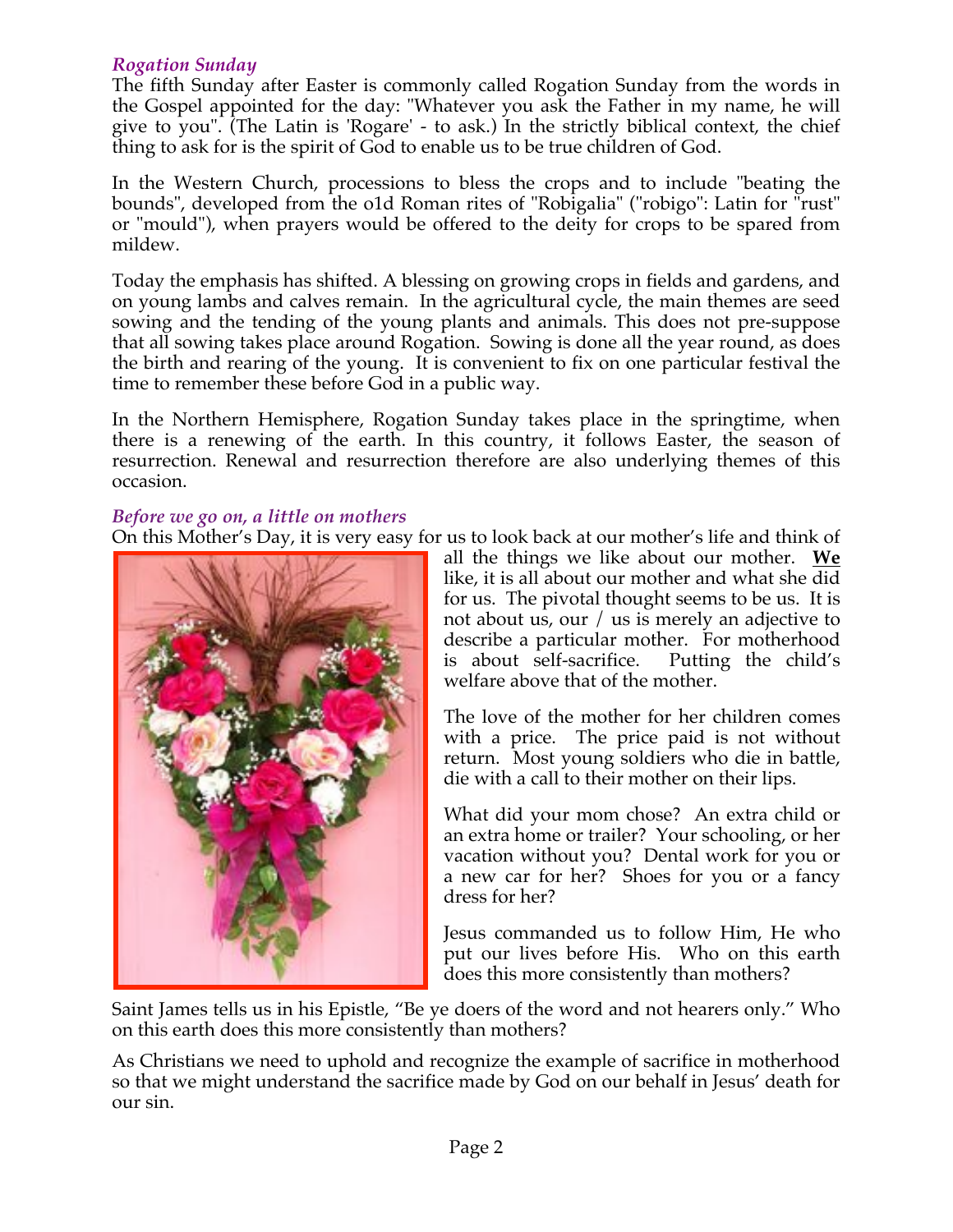## *Propers*

Each Sunday there are Propers: special prayers and readings from the Bible. There is a Collect for the Day; that is a single thought prayer, most written either before the refounding of the Church of England in the 1540s or written by Bishop Thomas Cranmer, the first Archbishop of Canterbury after the re-founding.

The Collect for the Day is to be read on Sunday and during Morning and Evening Prayer until the next Sunday. The Epistle is normally a reading from one of the various Epistles, or letters, in the New Testament. The Gospel is a reading from one of the Holy Gospels, Matthew, Mark, Luke and John. The Collect is said by the minister as a prayer, the Epistle can be read by either a designated reader (as we do in our church) or by one of the ministers and the Holy Gospel, which during the service in our church is read by an ordained minister or our Deacon Striker.

The propers are the same each year, except if a Red Letter Feast, that is one with propers in the prayerbook, falls on a Sunday, then those propers are to be read instead, except in a White Season, where it is put off. Red Letter Feasts, so called because in the Altar Prayerbooks the titles are in red, are special days. Most of the Red Letter Feasts are dedicated to early saints instrumental in the development of the church, others to special events. Some days are particularly special and the Collect for that day is to be used for an octave (eight days) or an entire season, like Advent or Lent.

The Propers for today are found on Page 175-176, with the Collect first:

#### The Collect for The Fifth Sunday after Easter, commonly called Rogation Sunday. *The Collect.*

**LORD**, from whom all good things do come; Grant to us thy humble servants, that by thy holy inspiration we may think those things that are good, and by thy merciful guiding may perform the same; through our Lord Jesus Christ. *Amen.* **O**

Ryan Hopkins read the Epistle which came from the First Chapter of the General Epistle

of Saint James beginning at the Twenty-Second Verse. Saint James tells us not to just talk about being Christians, but to act on those beliefs and do things. We act in accordance with the principles set forth by Christ. We gain our salvation through the freely given gift of Grace by our Lord Jesus Christ. Once given, and accepted; if we truly accept the gift, it will be evident in our actions.

St. James reminds us we not only must:

 $\triangleright$  Talk the Talk: but  $\triangleright$  Walk the Walk.

We do not gain eternal life and salvation by our good works here on earth, but only by the Grace of God, through His Son, our Savior, Jesus Christ. Through

Christ our sins are atoned for that we might go to heaven. True enough, but we demonstrate our attempt to follow his instructions by our works here on earth.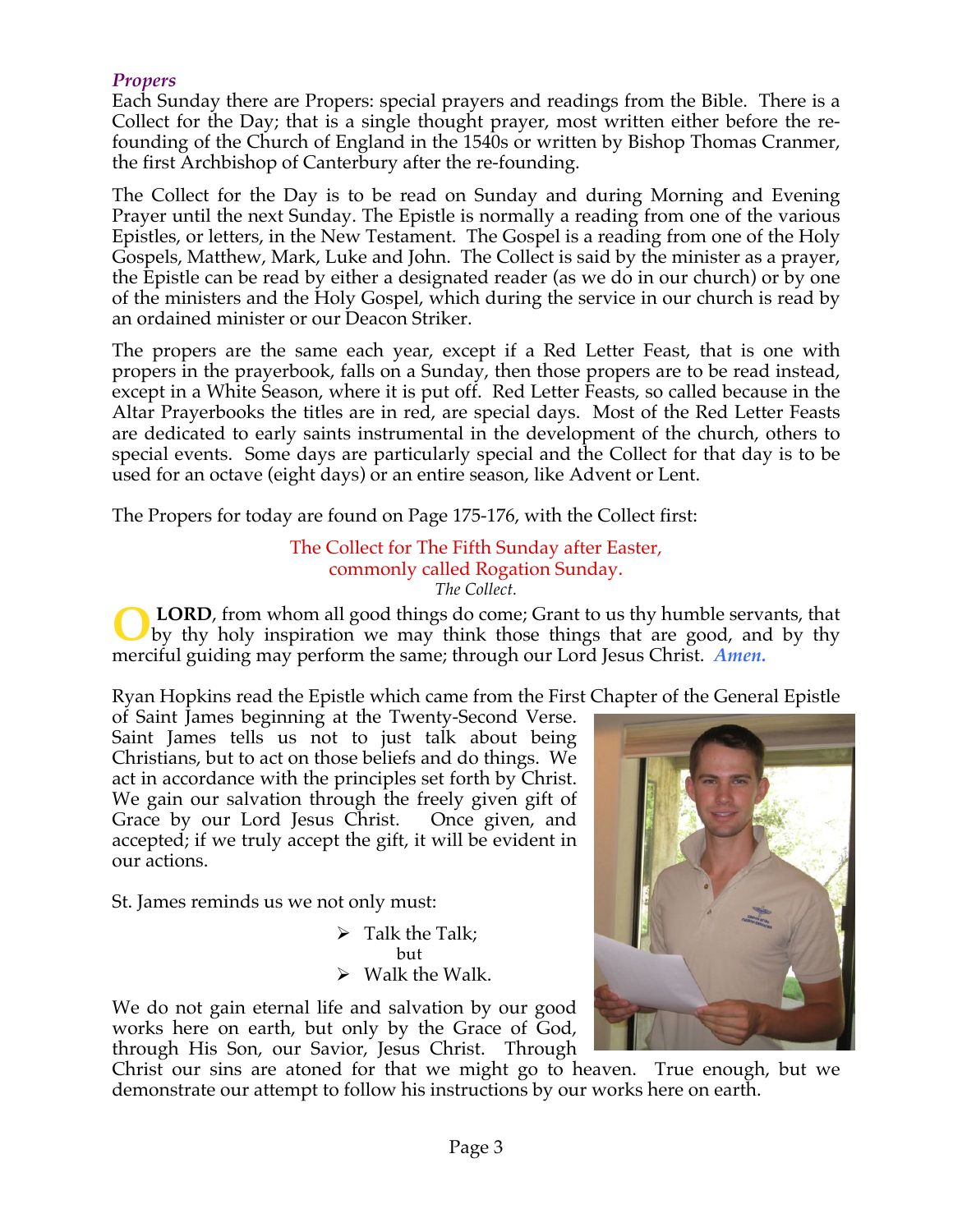E ye doers of the word, and not hearers only, deceiving your own selves. For if any be a hearer of the word, and not a doer, he is like unto a man beholding his natural face in a glass: for he beholdeth himself, and goeth his way, and E ye doers of the word, and not hearers only, deceiving your own selves. For if any be a hearer of the word, and not a doer, he is like unto a man beholding his natural face in a glass: for he beholdeth himself, and goeth law of liberty, and continueth therein, he being not a forgetful hearer, but a doer of the work, this man shall be blessed in his deed. If any man among you seem to be religious, and bridleth not his tongue, but deceiveth his own heart, this man's religion is vain. Pure religion and undefiled before God and the Father is this, To visit the fatherless and widows in their affliction, and to keep himself unspotted from the world.

Deacon Striker Jack Arnold read today's Holy Gospel came from the Sixteenth Chapter of the Gospel according to Saint John beginning at the Twenty-Third Verse. Jesus told

his disciples that when they pray to the Father, they should ask in His Name and what they asked for would be given. But, you must ask to receive. Jesus told us not to ask Him to pray to the Father, but rather that we pray directly to the Father, asking for what we will in His name, because God loves us because we love Jesus. This explains why many of our prayers end in, "we ask all this in the name of our Lord and Savior Jesus Christ," or similar words. So, if we are to if we are not to ask Jesus to pray for us, why would we ask "saints" and such. We can talk directly to God and we are supposed to!

Jesus went on to say the forces of this world would scatter the disciples, they would be alone in the world. Yet like Jesus, they would not be abandoned by all;



He would be with them, as would the Father. For as always, the Father is with them, as He is with Him; as He is with us.

ERILY, verily, I say unto you, Whatsoever ye shall ask the Father in my name, he will give it you. Hitherto have ye asked nothing in my name: ask, and ye shall receive, that your joy may be full. These things have I spoken unto you in **PERILY**, verily, I say unto you, Whatsoever ye shall ask the Father in my name, he will give it you. Hitherto have ye asked nothing in my name: ask, and ye shall receive, that your joy may be full. These things have I spo shall shew you plainly of the Father. At that day ye shall ask in my name: and I say not unto you, that I will pray the Father for you: for the Father himself loveth you, because ye have loved me, and have believed that I came out from God. I came forth from the Father, and am come into the world: again, I leave the world, and go to the Father. His disciples said unto him, Lo, now speakest thou plainly, and speakest no proverb. Now are we sure that thou knowest all things, and needest not that any man should ask thee: by this we believe that thou camest forth from God. Jesus answered them, Do ye now believe? Behold, the hour cometh, yea, is now come, that ye shall be scattered, every man to his own, and shall leave me alone: and yet I am not alone, because the Father is with me. These things I have spoken unto you, that in me ye might have peace. In the world ye shall have tribulation: but be of good cheer; I have overcome the world.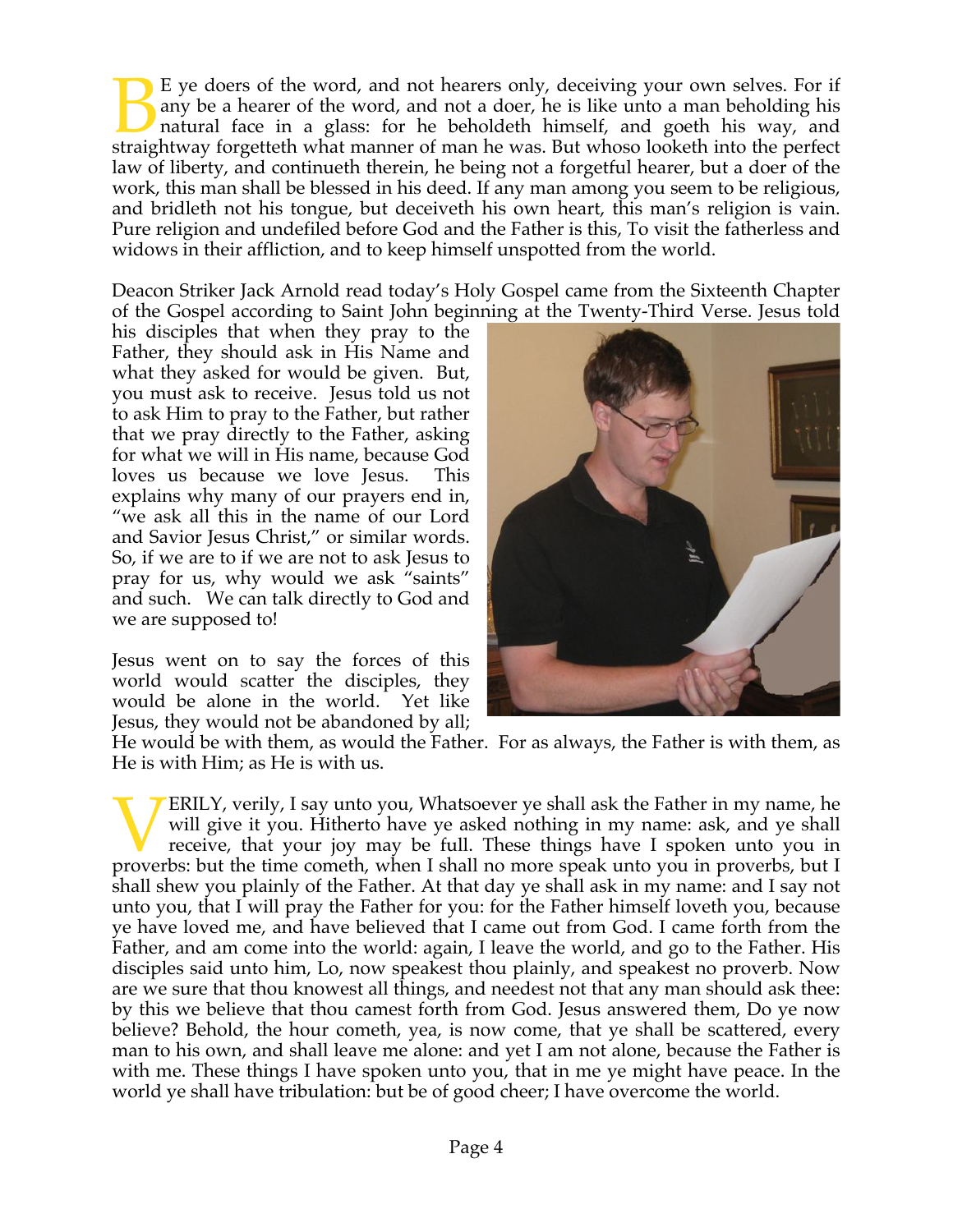## *Sermon – Time and Action*

Today's sermon brought the Collect, Epistle and Gospel together and is partly



contained in the forewords above.

We are in the Easter Season which consists of Easter and the following four Sundays, until we get to Rogation Sunday. This is a time we should work on centering our lives on the central figure in our religion, Jesus Christ.

Consider these words from the Collect:

… by thy holy inspiration we may think those things that are good, and by thy merciful guiding may perform the same …

As we near the Ascension and thus Pentecost and the arrival of the Holy Ghost, we ask for God's "holy inspiration we may think those things that are good", that is to say help from the Holy Ghost so we might direct our souls to the things we cannot see as good without His Help. Once we see them, we need His "merciful guiding may perform the same…". After all, what good is it to know what we should do, if we won't, can't or don't do it?

That brings us right to Saint James' point, we gain our salvation through the freely given gift of Grace by our Lord Jesus Christ. Once given, it must be accepted. If we truly accept the gift, it will be evident in our actions. If you are going to be a Christian, the key is right there – BE. Being requires action, not just diction. If you are going to be a Christian, what you say is of little import to what you DO. Do your actions reflect God's image or that of the other guy? Who do you put first? Pretty basic questions that often we don't like the answer to.

We find a lot of help in John's words, he give us insight into things that none of the other disciples do. We need help. We pray for help. So, what about prayer? Let's start with who do we pray to?

Jesus is pretty clear. Don't pray to Him, pray to God. Feel free to use His Name. Pray to God in His Name. He tells us God loves us because we love Jesus. But, pray to God.

If that is the case, seems like it pretty much rules out praying to Saint Bob, does it not?

So, pray to God, ask for what you want in Jesus Name. He always listens and He always delivers. The problem for us is that what He delivers is what we need, not necessarily what we want.

Need and want, they are both four letter words, oft used interchangeably, which do not mean the same thing.

God's Will is always done, we just don't understand. Accept what happens as acceptable, so long as you have done all you can. In the end, all that counts is where you go when you leave here. That depends on your actions in following Jesus'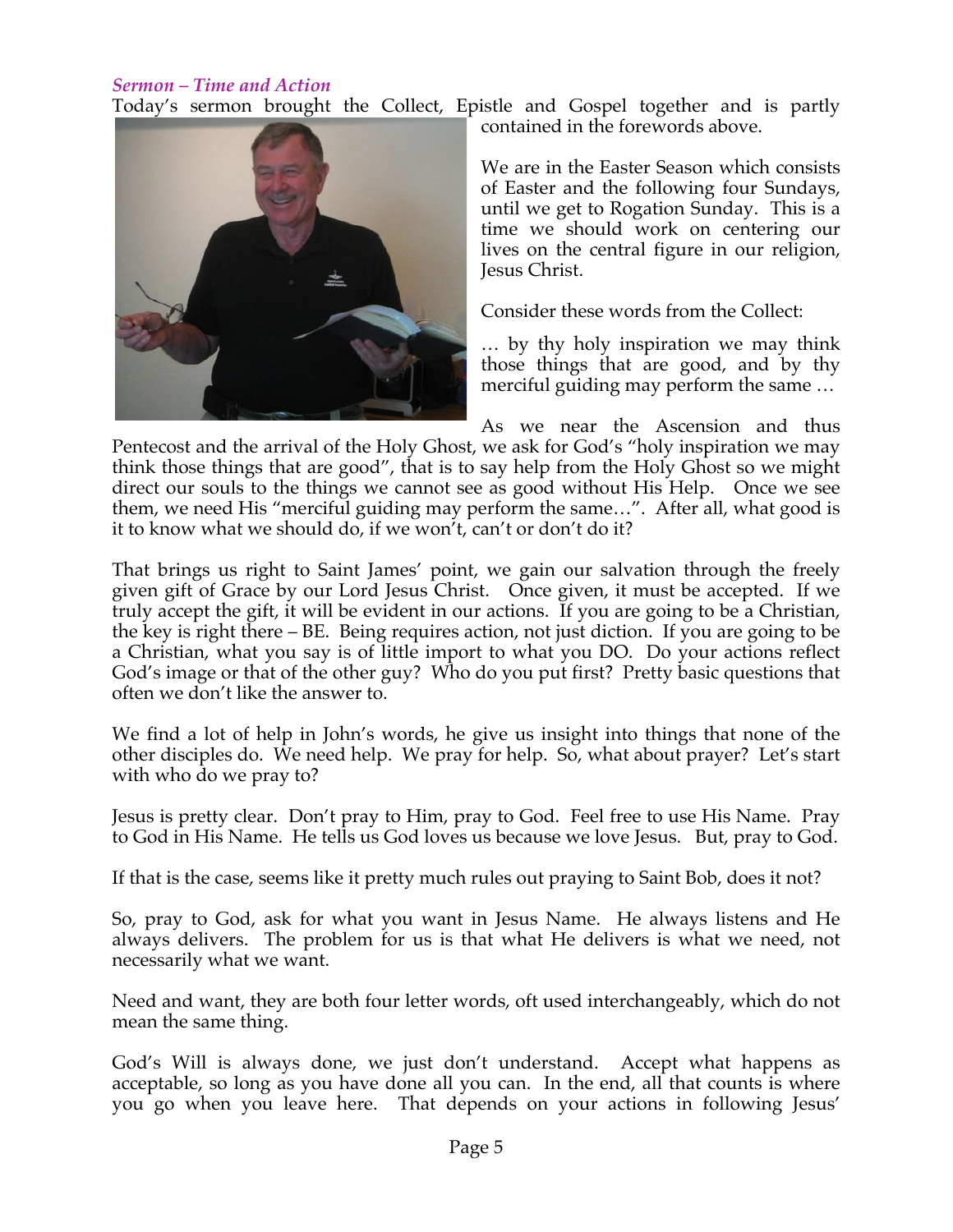instructions. If you believe, you are safe. Now and forever.

 $\triangleright$  Talk the Talk; AND  $\triangleright$  Walk the Walk.

It is an uphill trail. The easy downhill trail does not lead to the summit.

## *Bishop Ogles' Sermon*

We are oft fortunate to get copies of Bishop Jerry's sermon notes. Today is one of those

Sundays. Today's sermon comes from Ezekial. You might ask yourself, what does that have to do with the lectionary and the Easter season? Read it and find out, I personally guarantee it will be well worth your time!

If you don't take anything else from Bishop Jerry's fine work, remember this:

Wherever Christ is, there will also be the Holy Spirit. If Christ is in our hearts, the Holy Spirit will take possession and drive out the spirits of lust, greed, and deception. We come to obey God, not through the compulsion of legality and Laws engraved on Tables of Stone, but out of that Law of Love that is written in Crimson on the soft sinews of our hearts. Not only will we avoid doing evil



(*keep my judgments*), but we will not commit, as the General Confession states, sins of omission by seeking good to do toward others.

**Sermon Notes Rogation Sunday 13 May 2012 Anno Domini**

#### The Collect for The Fifth Sunday after Easter, commonly called Rogation Sunday. *The Collect.*

**LORD**, from whom all good things do come; Grant to us thy humble servants, that by thy holy inspiration we may think those things that are good, and by thy merciful guiding may perform the same; through our Lord Jesus Christ. *Amen.* **O**

 *25 Then will I sprinkle clean water upon you, and ye shall be clean: from all your filthiness, and from all your idols, will I cleanse you. 26 A new heart also will I give you, and a new spirit will I put within you: and I will take away the stony heart out of your flesh, and I will give you an heart of flesh. 27 And I will put my spirit within you, and cause you to walk in my statutes, and ye shall keep my judgments, and do them. 28 And ye shall dwell in the land that I gave to your fathers; and ye shall be my people, and I will be your God. 29 I will also save you from all your uncleannesses: and I will call for the corn, and will increase it, and lay no famine upon you. 30 And I will multiply the fruit of the tree, and the increase of the field, that ye shall receive no more reproach of famine among the heathen. 31 Then shall ye remember your own evil ways, and your doings that were not good, and shall lothe yourselves in your own sight for your iniquities*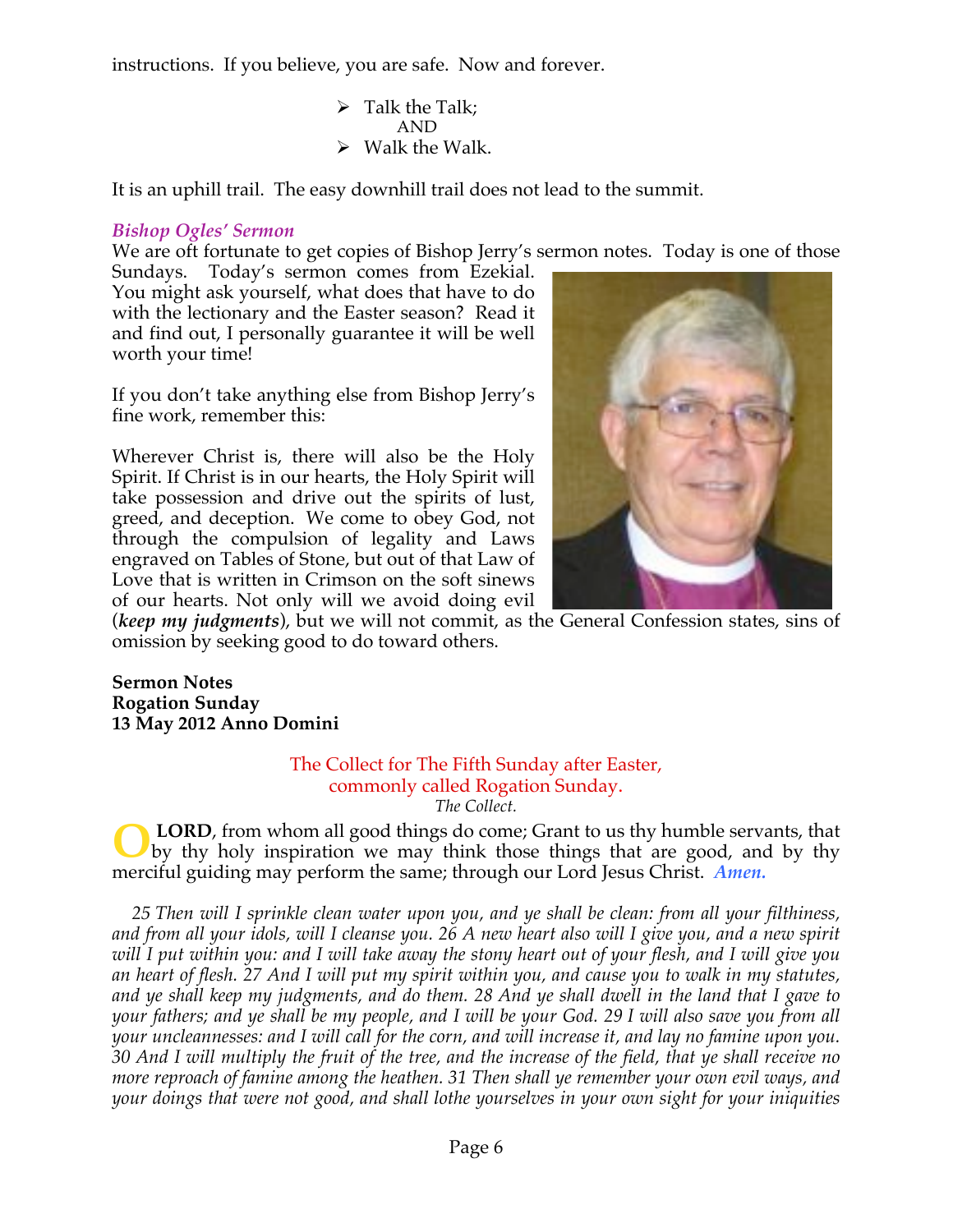*and for your abominations. 32 Not for your sakes do I this, saith the Lord GOD, be it known unto you: be ashamed and confounded for your own ways, O house of Israel. 33 Thus saith the Lord GOD; In the day that I shall have cleansed you from all your iniquities I will also cause you to dwell in the cities, and the wastes shall be builded. 34 And the desolate land shall be tilled, whereas it lay desolate in the sight of all that passed by. 35 And they shall say, This land that was desolate is become like the garden of Eden; and the waste and desolate and ruined cities are become fenced, and are inhabited. 36 Then the heathen that are left round about you shall know that I the LORD build the ruined places, and plant that that was desolate: I the LORD have spoken it, and I will do it. 37 Thus saith the Lord GOD; I will yet for this be enquired of by the house of Israel, to do it for them; I will increase them with men like a flock. 38 As the holy flock, as the flock of Jerusalem in her solemn feasts; so shall the waste cities be filled with flocks of men: and they shall know that I am the LORD*. (Ezek 36:25-38)

 Have you ever tried to clean a really filthy basin by starting on the outside? Which is more important for our health, the cleanliness of the outside of the basin or the inside? If we start by cleaning the outside first, we may find that the outside will become just as soiled as before when we begin cleaning the inside later. If a plumbing fixture in our house is clogged, do we clean the outside and surrounding environment first, or do we unclog the fixture first and then clean the outside?

 God works in the same way – he cleans our hearts so that the outside may be cleaned with the sprinkling of water. By the outward sprinkling of water shall the outward sign of cleansing be made. That inward, spiritual grace of the Sacrament occurs in the heart. The whole being of man, as well as his eternal destiny depends more on the condition of his heart than does the life of his body. When God abides in our hearts, there will be left no room for idols or perversions. *25 Then will I sprinkle clean water upon you, and ye shall be clean: from all your filthiness, and from all your idols, will I cleanse you. 26 A new heart also will I give you, and a new spirit will I put within you: and I will take away the stony heart out of your flesh, and I will give you an heart of flesh.* The old, malicious and legal heart of stone must be replaced by a heart of tender flesh. What does this mean to the Christian? How do we receive this new Spirit and this new Heart?

 We receive this New Heart by genuinely professing a true faith and belief in the Lord Jesus Christ. We must know, by faith, that He has died in payment of our sin debt, that He was buried and rose again on the third day, and that He sits on the right hand of God the Father to make constant intercession on our behalf. It is our faith and our believing that will open the DOOR (Jesus Christ) of the Sheepfold to us. Our faith cannot be fickle if it is to be saving. It must be a somber and earnest faith that Christ is Savior, Redeemer, Lord, and King of our lives. He will be a God of the Sunday Lord's Day only, but the Lord of the continual seven-days-a-week Sabbath. *27 And I will put my spirit within you, and cause you to walk in my statutes, and ye shall keep my judgments, and do them.* Wherever Christ is, there will also be the Holy Spirit. If Christ is in our hearts, the Holy Spirit will take possession and drive out the spirits of lust, greed, and deception. We come to obey God, not through the compulsion of legality and Laws engraved on Tables of Stone, but out of that Law of Love that is written in Crimson on the soft sinews of our hearts. Not only will we avoid doing evil (*keep my judgments*), but we will not commit, as the General Confession states, sins of omission by seeking good to do toward others.

*28 And ye shall dwell in the land that I gave to your fathers; and ye shall be my*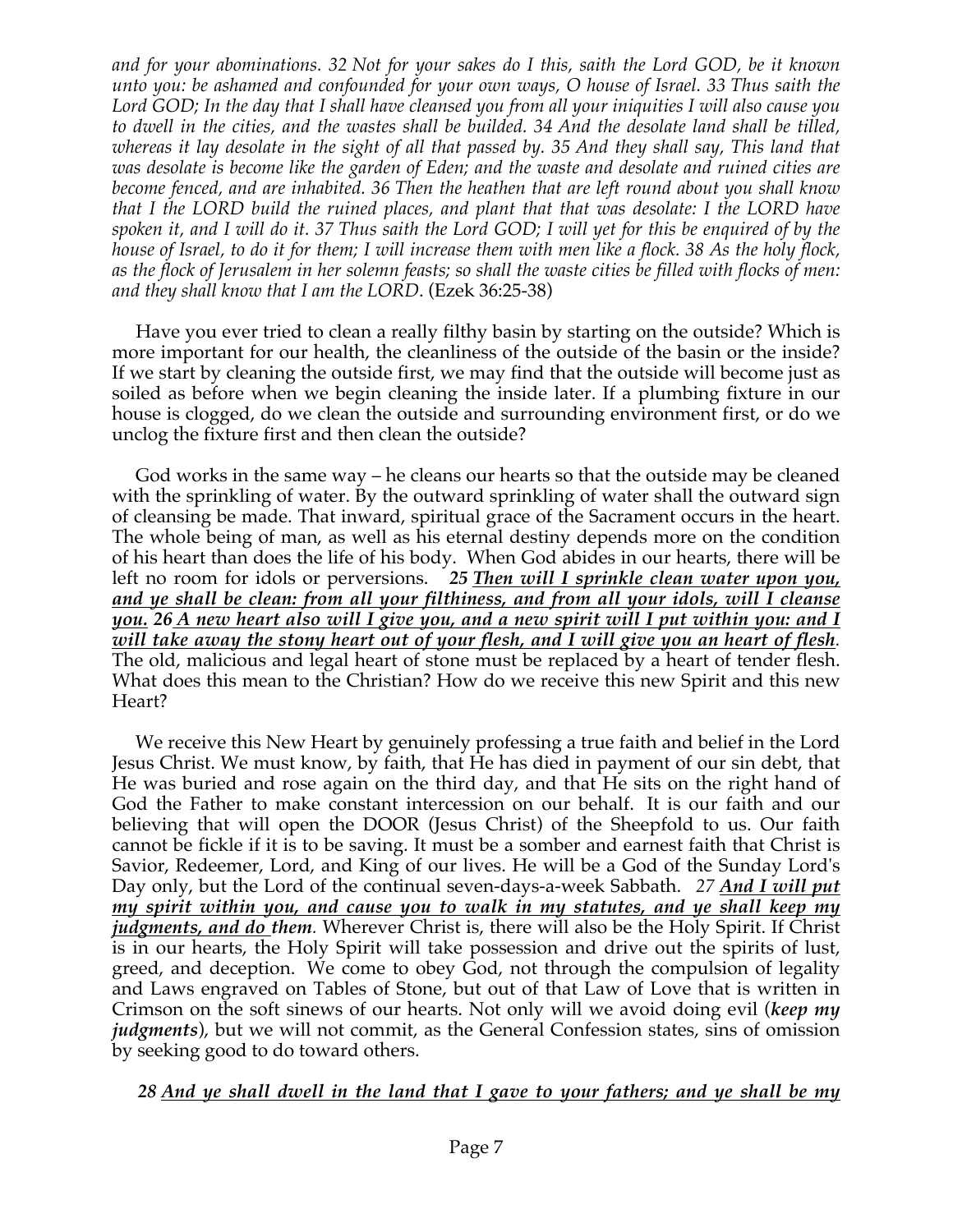*people, and I will be your God.* Which land…Canaan? No, not at all. He will give us that land which Moses entered from atop the heights of Mt. Nebo. Moses looked over into Canaan, but was taken to be with God instead of going to Canaan. The next time Moses appears in Scripture, he is on the Mount of Transfiguration with Jesus and Elijah. This is a beautiful illustration of the complete Word of God. Elijah represents the Prophets and Moses the Law. Both together represent the whole of the Old Testament. Christ represents the consummation of the long thirsted after Purpose of God by crowning both the Law and the Prophets with the Grace and Mercy of His Person. The Law and the Prophets are not separate from Christ, but are an integral part of His revelation in the fullness of the Scriptures. The old school was given to teach us to know our frailty and depravity. They both prepared the hearts of man for the coming Savior who would redeem us from those frailties of a sinful nature.

*29 I will also save you from all your uncleannesses: and I will call for the corn, and will increase it, and lay no famine upon you. 30 And I will multiply the fruit of the tree, and the increase of the field, that ye shall receive no more reproach of famine among the heathen.* Do you, or do you not belief, that Christ is the Lord of the Harvest? We cannot wash our robes as the NIV version claims in Revelation 22:14 - "*Blessed are those who wash their robes, that they may have the right to the tree of life and may go through the gates into the city*." (Rev 22:14) (NIV) Only God can wash us, and only Christ can provide that White Robe of Righteousness typified by the returning prodigal's father. God will call for the Harvest and increase our yields by the same Voice that spoke Light into existence on the first day of Creation. He will forestall the famine and pestilence from afflicting our fields. He will make our way straight and not narrow.

 *31 Then shall ye remember your own evil ways, and your doings that were not good,*  and shall lothe yourselves in your own sight for your iniquities and for your *abominations.* This is the dawn of first-light in the soul called to God – to recognize, with tears of repentance, their true natures that have been at enmity to God. It is important – very important – that we remember from what swamps of sin from which we have been drawn out. It is important that we despise our sins and our complicity with it. We have looked at the murderous Cain, the adulterous and murderous King David, the treachery of Judas, the profligacy of Herod – and we have seen ourselves as if by looking in a mirror. That mirror is the Word of God. It reveals our total hopelessness without a Redeemer.

 *32 Not for your sakes do I this, saith the Lord GOD, be it known unto you: be ashamed and confounded for your own ways, O house of Israel.* God does not act to amend our characters and redeem our souls for the benefit of the sinful soul that we are at the Calling, but of the virtuous character that the former thief, robber, liar, murderer and adulterer may acquire through the efficacious working of God's Holy Spirit. Thankfully, god never beholds us as what we currently are, but what we may become under the comforting and gentle influence of His Holy Spirit.

 Though these passages have a reference to that fallen Israel of the Old Testament, it has an even more relevant meaning to that new Israel of Promise expressed in Romans, Galatians, and other parts of NT Scripture. That new Israel is the same Israel to which Abraham laid claim all the way back in Genesis.

 *33 Thus saith the Lord GOD; In the day that I shall have cleansed you from all your iniquities I will also cause you to dwell in the cities, and the wastes shall be builded.*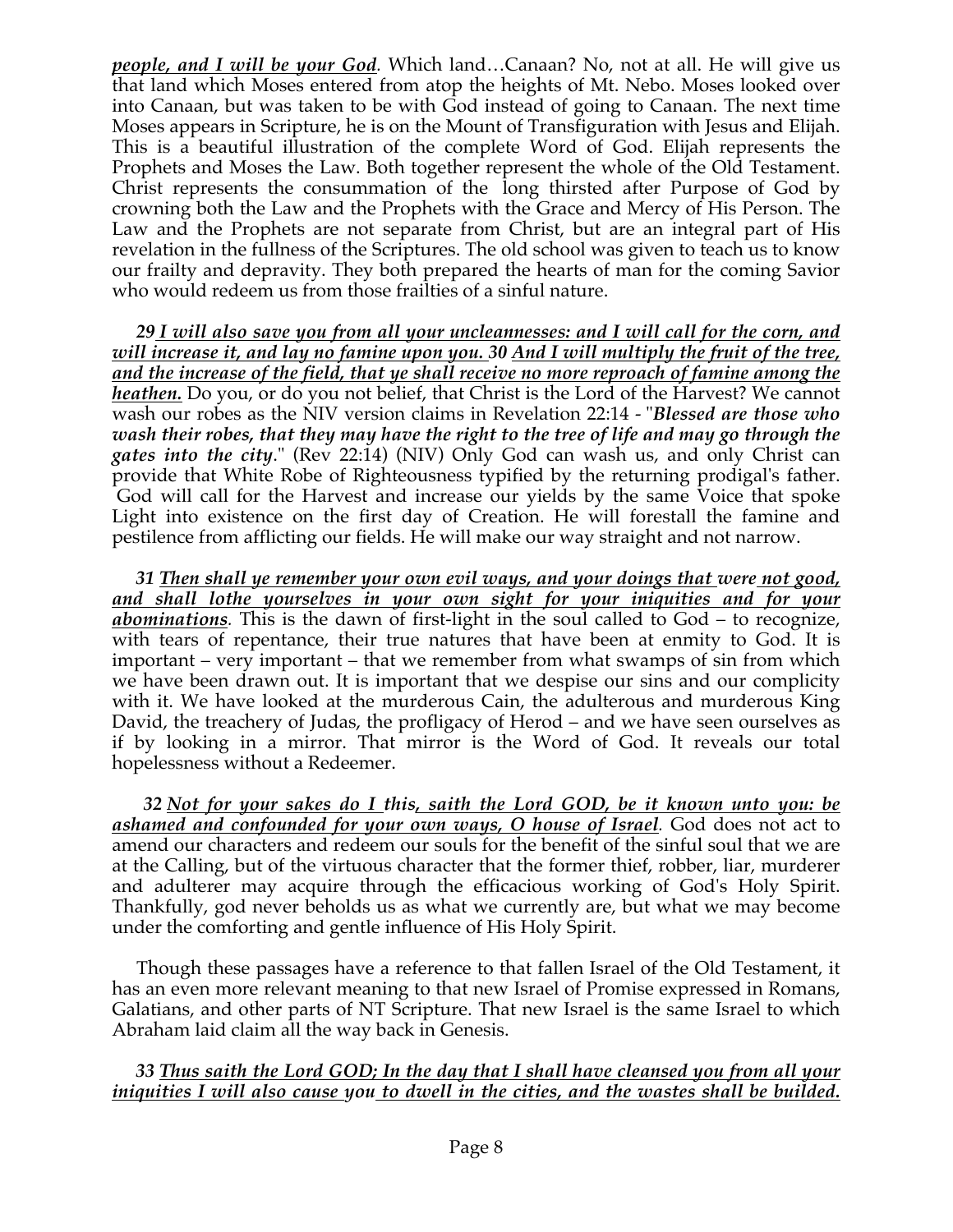*34 And the desolate land shall be tilled, whereas it lay desolate in the sight of all that passed by. 35 And they shall say, This land that was desolate is become like the garden of Eden; and the waste and desolate and ruined cities are become fenced, and are inhabited.* Though the Jewish nation-state of modern Israel has reclaimed land that has lain in waste for centuries, the state does not meet the descriptive marks of the Israel of God – neither racially nor nationally. There is no place on earth today that can compare with the Garden of Eden. The desolate and ruined cities are still desolate and lie in ruins. The miracle of that nation which claims God as its Lord will certainly produce a greater wealth of faith and virtue than that war-torn little acre in the Middle East. *Blessed is the nation whose God is the LORD; and the people whom he hath chosen for his own inheritance*. (Psalms 33:12) If we attempt to force any description of the people of God other than those who have believed and accepted the Promise, we labor in vain. God's people are not a people of a certain race or nationally, but those who have received the Lord Jesus Christ as Savior. *Neither give heed to fables and endless genealogies, which minister questions, rather than godly edifying which is in faith: so do*. (1 Tim 1:4) and *But avoid foolish questions, and genealogies, and contentions, and strivings about the law; for they are unprofitable and vain*. (Titus 3:9)

 In the process of blessing His people, either nationally (as in the great history of the once-Godly nation), or individually, the unbelievers are always amazed at our resilience and joy in peace as well as in moments of trial. *36 Then the heathen that are left round about you shall know that I the LORD build the ruined places, and plant that that was desolate: I the LORD have spoken it, and I will do it.* He blesses always, without distinction of race, that nation bearing the fruits of righteousness. *Blessed is the nation whose God is the LORD; and the people whom he hath chosen for his own inheritance*. (Psalms 33:12) All peoples of the earth – Jews, Gentiles, blacks, whites, Asians, Indians, men, women – all have had the DOOR opened to the redeeming blood of Christ.

 *37 Thus saith the Lord GOD; I will yet for this be enquired of by the house of Israel, to do it for them; I will increase them with men like a flock.* It is to be prayed and hoped for that God will bring the modern Jewish nation into the fold of believers. But it is not consistent with the nature and Word of God to bring them into God's fold as a people who cling to the legal system of ancient days, or sacrifice lambs and bulls for a remission of sin. When they ACCEPT, and not REJECT, Christ, they have assurance of being reconciled to God. In remonstrating with the rulers of Israel in the Temple, Jesus was clear in His warning to them: *Therefore say I unto you, The kingdom of God shall be taken from you, and given to a nation bringing forth the fruits thereof.* (Matt 21:43) What nation? ANY nation that bears the fruits of the Gospel faith.

 *38 As the holy flock, as the flock of Jerusalem in her solemn feasts; so shall the waste cities be filled with flocks of men: and they shall know that I am the LORD*. Thus shall the Lord bring to pass His Kingdom in the Latter Day. The waste cities shall, indeed, be filled wherever the Gospel of Christ is preached and received by the people of that land. The vast stretches of prairie and meadow of America lay in waste for centuries until a people, bearing the cross of Christ, came seeking religious liberty. Then were the waste places filled and the land knew the Lord. Such a prosperous people were never before known in the world, nor since that Godly nation dominated the continent. Can we restore the Bright Hope of Liberty? The same can happen to any people until such time as the Lord draws the curtain of time down on our human undertakings.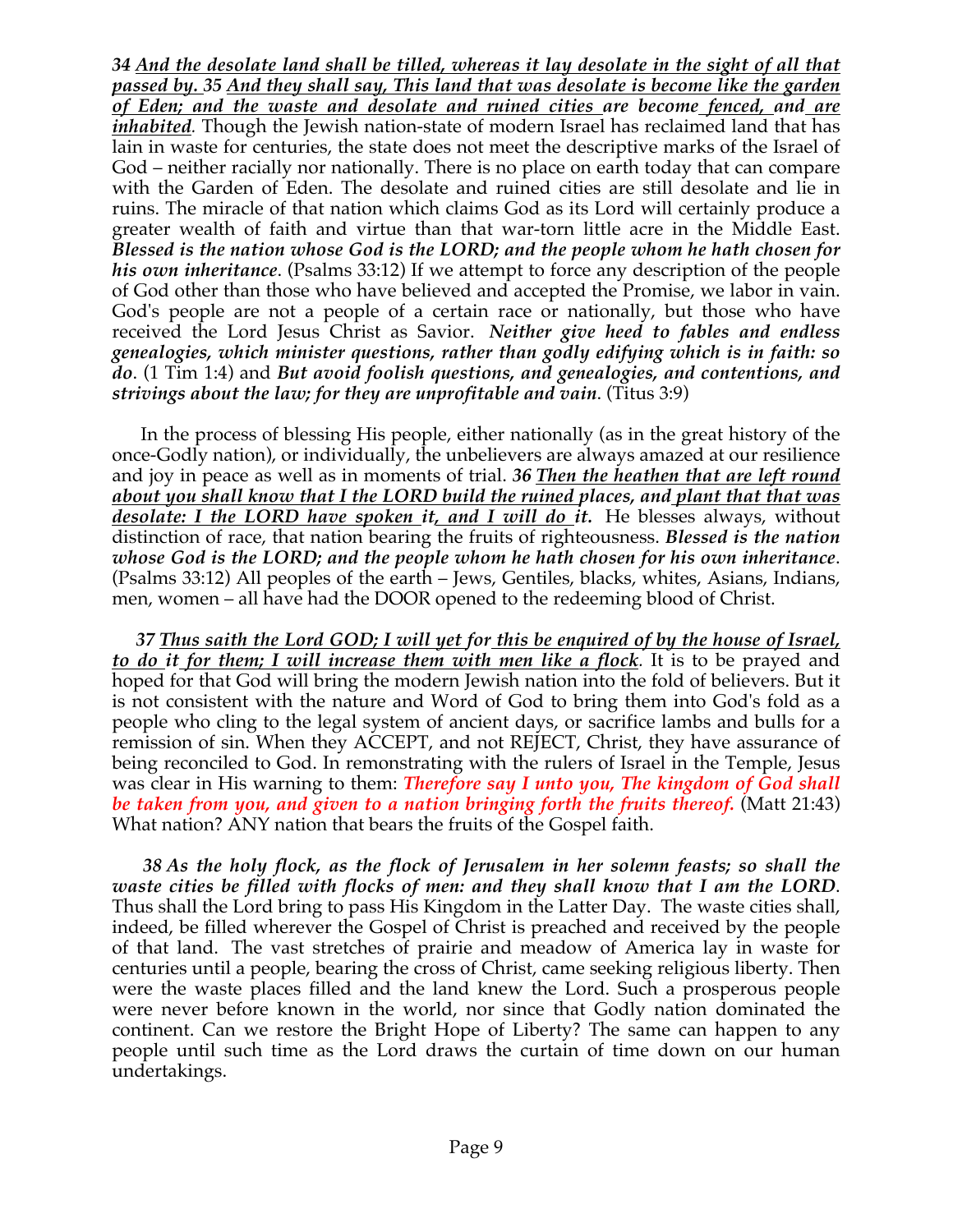## *Having read Bishop Jerry's Sermon, consider this prayer:*

The following prayer for our country is found on Page 36 of the Book of Common Prayer. Please reflect on how we would be doing as a country if we each did our best to follow the prayer and reflect on how your personal life would be if you did your best in your very own life to follow the prayer's direction.

#### *For Our Country.* BCP 36

**LMIGHTY** God, who hast given us this good land for our heritage; We humbly beseech thee that we may always prove ourselves a people mindful of thy  $\blacktriangle$  favour and glad to do thy will. Bless our land with honourable industry, sound **LMIGHTY** God, who hast given us this good land for our heritage; We humbly beseech thee that we may always prove ourselves a people mindful of thy favour and glad to do thy will. Bless our land with honourable industry, s and arrogancy, and from every evil way. Defend our liberties, and fashion into one united people the multitudes brought hither out of many kindreds and tongues. Endue with the spirit of wisdom those to whom in thy Name we entrust the authority of government, that there may be justice and peace at home, and that, through obedience to thy law, we may show forth thy praise among the nations of the earth. In the time of prosperity, fill our hearts with thankfulness, and in the day of trouble, suffer not our trust in thee to fail; all of which we ask through Jesus Christ our Lord. *Amen*.

#### *New Nametags*

We had no new nametags today.

#### *After Church Hospitality*

We had special after church snacks. Our Epistleer Ryan Hopkins is leaving for Dillsburg, Pennsylvania to study dressage for a year early the morning of 20 May 2012. This is his last Sunday with us for a year! We will miss him! Ryan wanted to make sure that we would remember him, so he killed the fatted dog nut and brought special Mothers Day flowers; beautiful yellow roses:

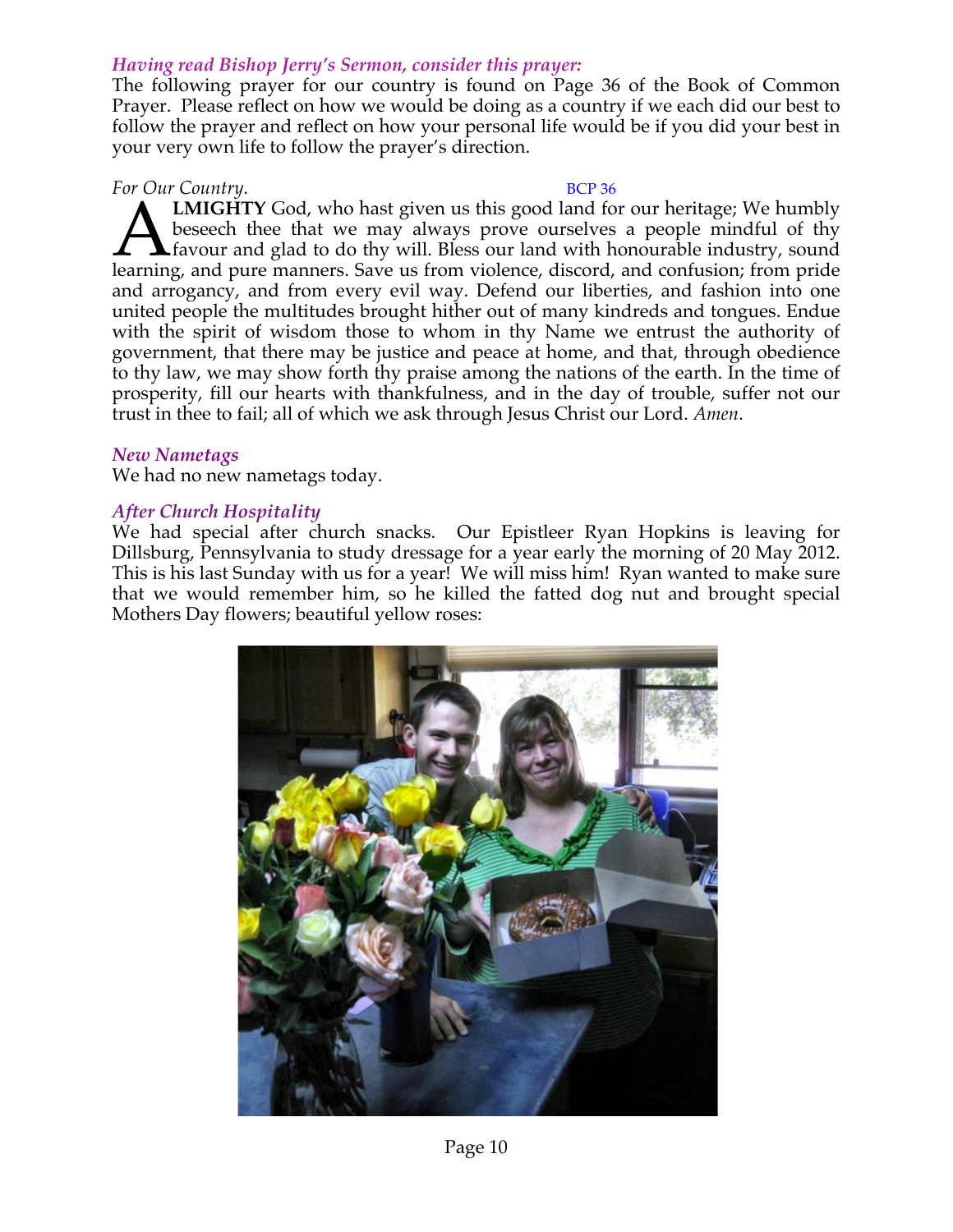After church goodies providers as currently signed up:

| Date         | <b>Name</b>                                                |
|--------------|------------------------------------------------------------|
| 20 May 2012  | <b>Opportunity Available - Sunday after the Ascension</b>  |
| 27 May 2012  | Opportunity Available - Whitsunday or Pentecost -          |
|              | <b>Memorial Day Weekend</b>                                |
| 3 June 2012  | <b>Opportunity Available - Trinity Sunday</b>              |
| 10 June 2012 | <b>Opportunity Available - First Sunday after Trinity</b>  |
| 17 June 2012 | <b>Opportunity Available - Second Sunday after Trinity</b> |
| 24 June 2012 | <b>Opportunity Available - Third Sunday after Trinity</b>  |
| 1 July 2012  | <b>Opportunity Available - Fourth Sunday after Trinity</b> |

# *People in our Prayers* - http://faithfulcenturionprayerteam.blogspot.com/

# **Why? Prayer is an extremely important activity.**

It is not that God knows not our needs, for He surely does. Yet, Jesus commanded us to ask God for those same needs. In addition to the obvious of asking God for help, offering thanksgiving and the like, prayer helps us focus our thoughts on how we might do God's work.

The Prayer Team of the Church of the Faithful Centurion was established to help our members and fellow Christians pray for those in need and to give thanks as well for the blessings we have been granted.

#### **Who can be on the list? Do I have to be a member of the Church of the Faithful Centurion to be prayed for?**

No! The only qualification to be on the list is that you want our prayer team to pray for you. We are Christians and are happy to pray for you, no matter who you are. If you want help from God, you are our kind of people.

## **What is the commitment from the prayer team?**

Each member of the team will pray for the desired outcome at last once per day.

## **How do I get myself or someone else on the prayer list?**

You can email one of the prayer team leaders: Jack - jack@faithfulcenturion.org or Dru dru@ faithfulcenturion.org, or call the church office at (619) 659-3608 or fill out a prayer card at church.

## **What should I ask for?**

Depends on what you want. Some people merely want God to be asked to heal their ills and be mentioned by their first name, others want a specific outcome and / or have more of their personal information known to the team. Ask for what you want. It is your desire and need for prayer the team is attempting to meet. For typical examples, see the list below.

# **Updating the Team**

If you are on our prayer list, or if you have submitted a person that you have asked us to pray for, please update one of the team members or Hap in person, by telephone or email. It helps to be able to pray specifically for these individuals including their specific needs; plus if they get better, it is nice to give thanks!

Please note that on the yellow (maybe green or orange if you get an old one) cards at church, you can ask that those to be prayed for have their names disseminated to the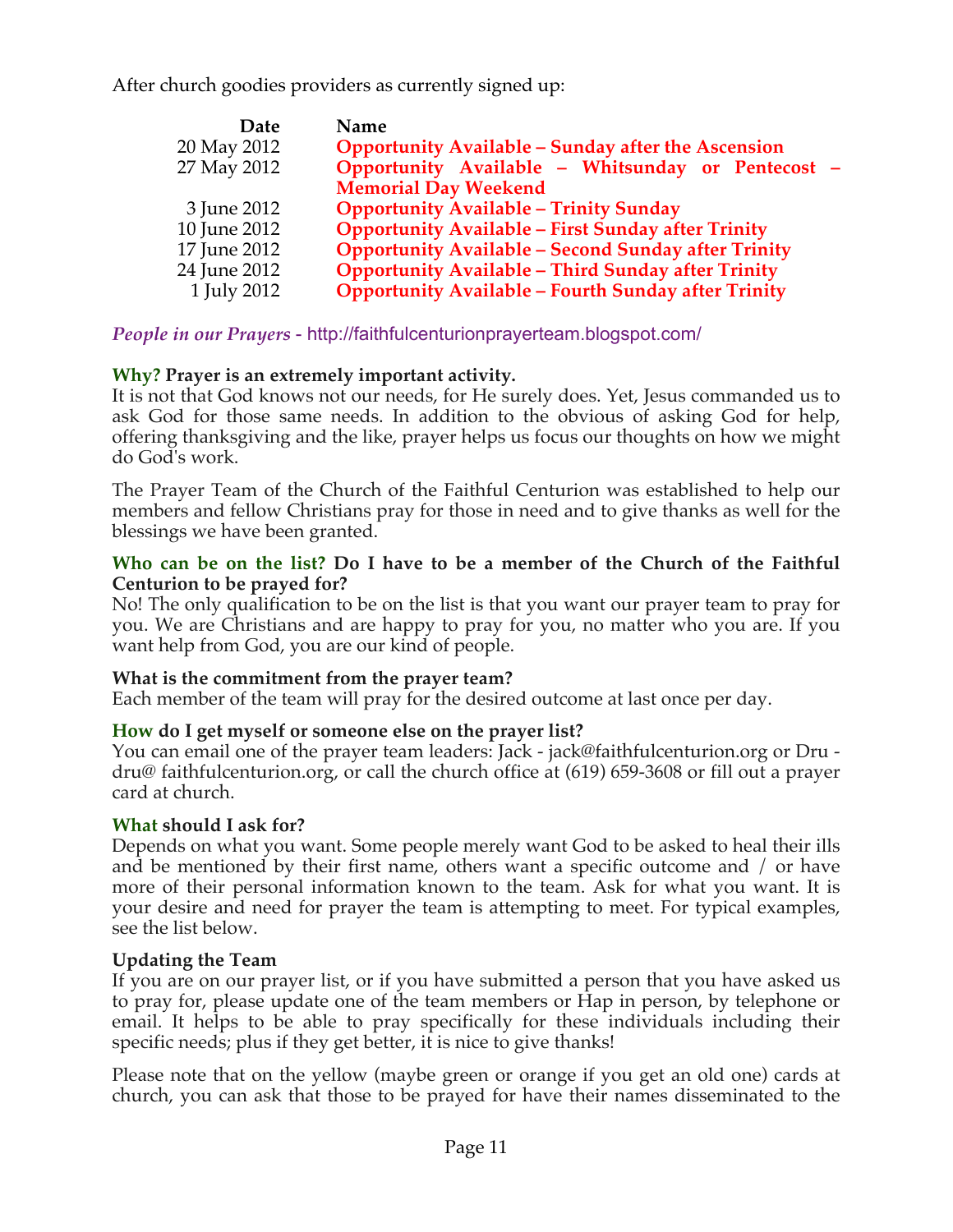prayer team. Those names will be said in church and appear here. Or, you can ask that their names and purpose be kept confidential, then only Hap will know to pray for them.

## *Prayer List Notice – If you have someone on the prayer list and their needs have changed, please let us know. We'd like to update our prayers to reflect the need and most important to give thanks!*

# *Travel*

*Ryan and David Hopkins* are on travel to Dillsburg, Pennsylvania.

*Mona Mukerji* traveled from England to Pakistan recently, in order to commemorate the opening of a church she and her extended family had built in the town of Stunzabad, Pakistan, a very volatile area. Also, Mona's brother was a very, very renowned priest or bishop, in Lahore until he passed away. This family is heavily involved in uplifting Christians in Pakistan; as we know, they have their work cut out for them. God bless them and keep them safe.

# *Move*

*The Thomas Family* is on a short tour assignment in Guam for the next 18 months. Please pray for the assignment to continue to go well for Kurt and for Mary and the kids to make new friends. In particular pray that Kristyna and Mitchell will develop good friends and school mates there so as to further their development as both Christians and citizens. Things seem to be going well where the sun rises on the United States, so keep praying! Give thanks and ask for continued good developments.

# *Birthday*

Laurel Bessesen celebrates her 89<sup>th</sup> birthday on 26 April 2012.

# *Homebound or Infirm*

*Sara's mother* is in a state of deteriorating health, both physically and mentally. On 30 January 2012, she broke her hip and had a partial hip replacement. Please pray for a rapid recovery for her, as well as peace of mind for her and the ability for both Sara and her mother to put their cares and worries on God's shoulders so they can deal with the many problems involved.

# *Departed*

- *Arthur Gregr*, father of Brett Gregr, passed away on 16 March 2012. Please give thanks for his life here and pray for peace of mind and trust in God for his family who remain behind, in particular his son Brett.
- *Jackson Babcock*, father of Hope DeLong, passed away on 14 March 2012. Please give thanks for his life here and pray for peace of mind and trust in God for his family who remain behind, in particular his daughters Lisa, Faith and Hope.

# *In need of a miracle or understanding of God's Plan*

*Todd* and *Kenny* have both been fighting osteocarcinoma for over five years and have been told their time here on earth is nearing its end, absent a miracle from God. Both are ready to go home and leave the pain, but would like to stay. Please pray for them and their families.

# *Healing*

*Sylvia Lee,* Sandra Lee's mother, has progressive lumbar stenosis and sciatica, which is causing increasing pain in her back and weakness in her legs. Sylvia has already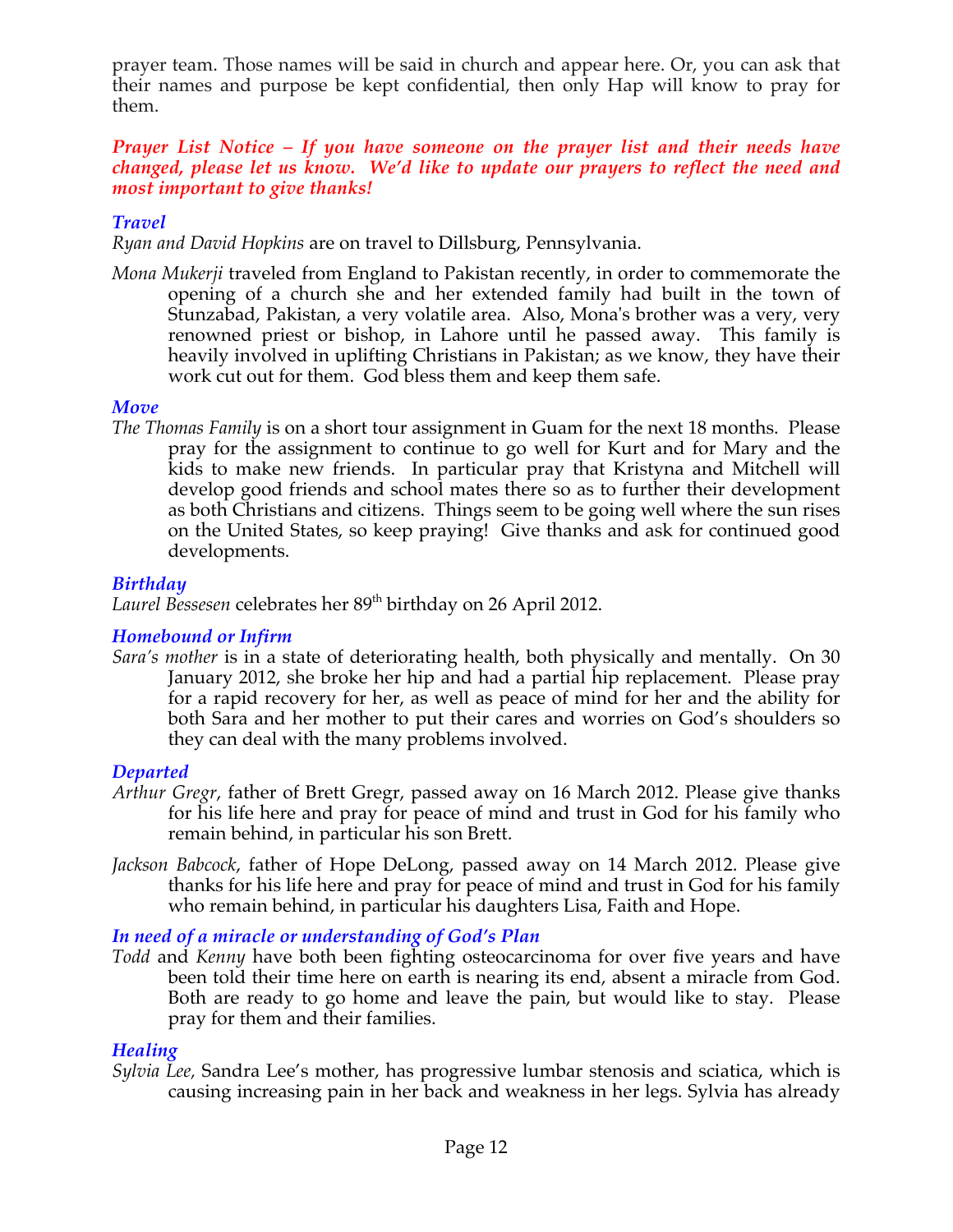had mobility issues because of the strokes she had almost 20 years ago. She uses a wheelchair and walker as it is. Various pain pills and injections have not helped, so now it is time for a consultation with a surgeon. If this continues and Sylvia gets to the point where she can't walk or even stand, they will have to face moving out of the house they've lived in for 45 years. Please pray for strength, healing and easing of pain for Sylvia and her family's continued faith and in God as the Great Physician. They pray for help to listen to God's voice and guidance through this journey together.

- *Sara Simmons* sustained fractured right knee as the result of a fall on a slate patio. It was only a four inch drop, but it resulted in her being in a splint from hip to lower calf. Her knee will immobilized for 4-6 weeks with no weight bearing, though she has crutches. Please pray for patience for Sara and her husband Bill, as well as rapid and complete healing.
- *Kristyna Thomas* sustained a cervical strain in a boating accident in Guam. Please pray for a quick and complete resolution.
- *Kay Denton* (Mrs. Kay) got a blood clot, which affected two of her fingers. She underwent an angiogram which seemingly had the desired result and the Eveready Bunny rebounded once again. Please pray a prayer of thanksgiving for the positive outcome and pray for continued peace of mind for Mrs. Kay and her family. Give thanks for her trust in the Lord and her positive attitude.
- *Izaiah Urista (4*) has a brain tumor. He was playing with his older sister, Jade, at McDonald's when she noticed he wasn't using his right side to climb, etc. Jade took her brother to their mother after which they realized he couldn't lift his arm. They took him to the hospital where it was discovered he has a brain tumor. He will undergo about 18 months of chemo to see if the tumor will shrink. At this point they do not think they can do anything else for him. Please pray for strength and guidance for Izaiah and his entire family, as well as provide guidance for medical treatment team.
- *James L. Cavanah* had surgery the afternoon of 10 February 2012, to remove two small but cancerous tumors. James is a minister with the AOC in Savannah, Georgia. Please pray for his recovery and remission from the cancer. Give thanks for the surgery and pray for both him and his family to allow God to carry their worries while he recovers.
- *Bill Aitken* had a third abdominal surgery on 22 November 2011. This time the tumor was removed. The surgeon said pathology indicates the tumor with all margins os out, along with a few lymph nodes and fatty tissue. The tumor is an intermediary (risk) sarcoma, but should not come back. Please pray that Bill might live a long and healthy life to the honor and glory of God. Pray also for peace of mind for Bill and his wife Sara.
- *Gil Garcia* is back in the VA hospital trying to get a grip on his skin. Give him a call at (909) 499-3665. Please pray for peace of mind for Gil and his wife Mary.
- *Dotty Valkenaar* had successful surgery for a shoulder ligament problem on 28 February 2012. Physical therapy seems to be working, but is painful. Please pray for continued recovery and peace of mind through trust in God for Dotty and Lew, her husband, as well as their entire family.
- *Morris Martin, 91,* has had multiple bouts of pneumonia and lost his ability to swallow; he is still trying to regain his ability to swallow. Morris was back in the hospital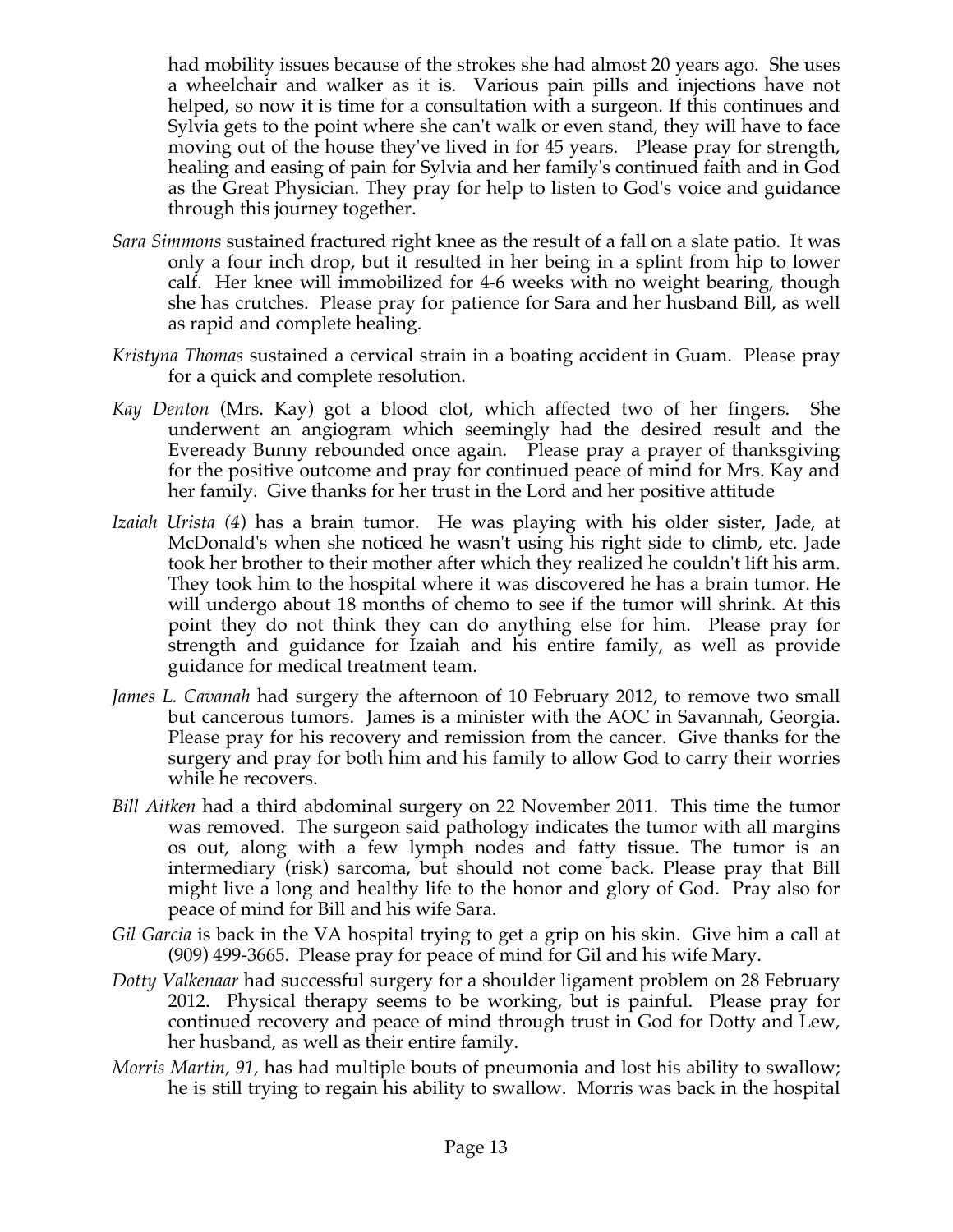over Easter as the result of an inadvertent aspiration. He is back in the nursing home and gaining strength. He has a great attitude and trust in God. Pray for continued gain of strength and peace of mind for Morris and his family, in particular his son Paul. Pray for his trust in our Lord and for both him and his family to let God carry their worries while he recovers.

- *Steve Sundberg* had a heart attack after Easter. After some time, the medical team treating him decided he was not a candidate for stents and a five-way heart bypass was performed the week of 6 June 2011. Please pray for his complete recovery and for his three children and family who are very worried about him, pray also for his trust in our Lord and for both him and his family to let God carry their worries while he recovers.
- *Matt Alcantara*, age 15, has Osteosarcoma (bone cancer), a very rare and often lethal form of cancer with limited treatment options. This is a disease that is about 90 percent fatal in a couple of years. He has no hip joint on one side, but he walks and swims! Courage? Guts? You bet! Matt just came back from his what is now every four month bone scan – CLEAN! Thanks be to God for the way things have gone. Thanks also for the great faith of Matt and his entire family. Their faith and trust is a wonderful example for each and every one of us. But, now is not the time to stop praying. Actually, it never is the time to stop praying!
- *Judith Clingwall*, is afflicted with Multiple Sclerosis (MS). She is currently in Laurel Place, an extended care facility in Surrey, British Columbia. Judith's condition seems stable a present, although the medication levels have been increased. Please pray for her to take an active part in her own life, for her strength, peace of mind, trust in God and remission of the disease so she might return home to her family. Pray also for strength for her husband Martin as he deals with all the problems and stress of Judith's situation.
- *Becky Madden* is paralyzed from the neck down as the result of a tragic shooting accident. She has made it home and to church in a new donated magic wheelchair. Please pray for further recovery for Becky, as well as strength and guidance for each of those involved.
- *Betty Macauley,* Tim's mom, fell and cracked her hip. The surgeons were able to put a pin in the hip. She made it home after a week of rehabilitation, which is a good sign. She is now walking with the aid of a walker around the house and wheelchair when out side of house. Tim says she is tough and hanging in there, considering she will be 92 in June. Tim will be heading up to see her for a few days in April. Please pray for her rapid recovery and for a good attitude and most important for trust in God to keep her moving while she is here.
- *Lauralee* underwent a lumpectomy on Friday after Thanksgiving. A further anomaly has been discovered and she had additional preventative radiation treatment. Please pray for a complete remission of the cancer. Pray also Lauralee will maintain her great attitude and trust in God.
- *Luca*, 5 years old, from our church family in Perth, Western Australia, who has just been diagnosed with leukemia. And for his Mum and Dad and extended family.
- *Vince (age 15),* reoccurrence of Osteosarcoma, recent testing found a nickel sized tumor in his lungs. The doctors are consulting with a specialist in Houston. Please pray for guidance for the medical team and for peace of mind for Vince and his family.
- *Obra Gray* continues to take day by day. Please continue to keep Obra in your prayers,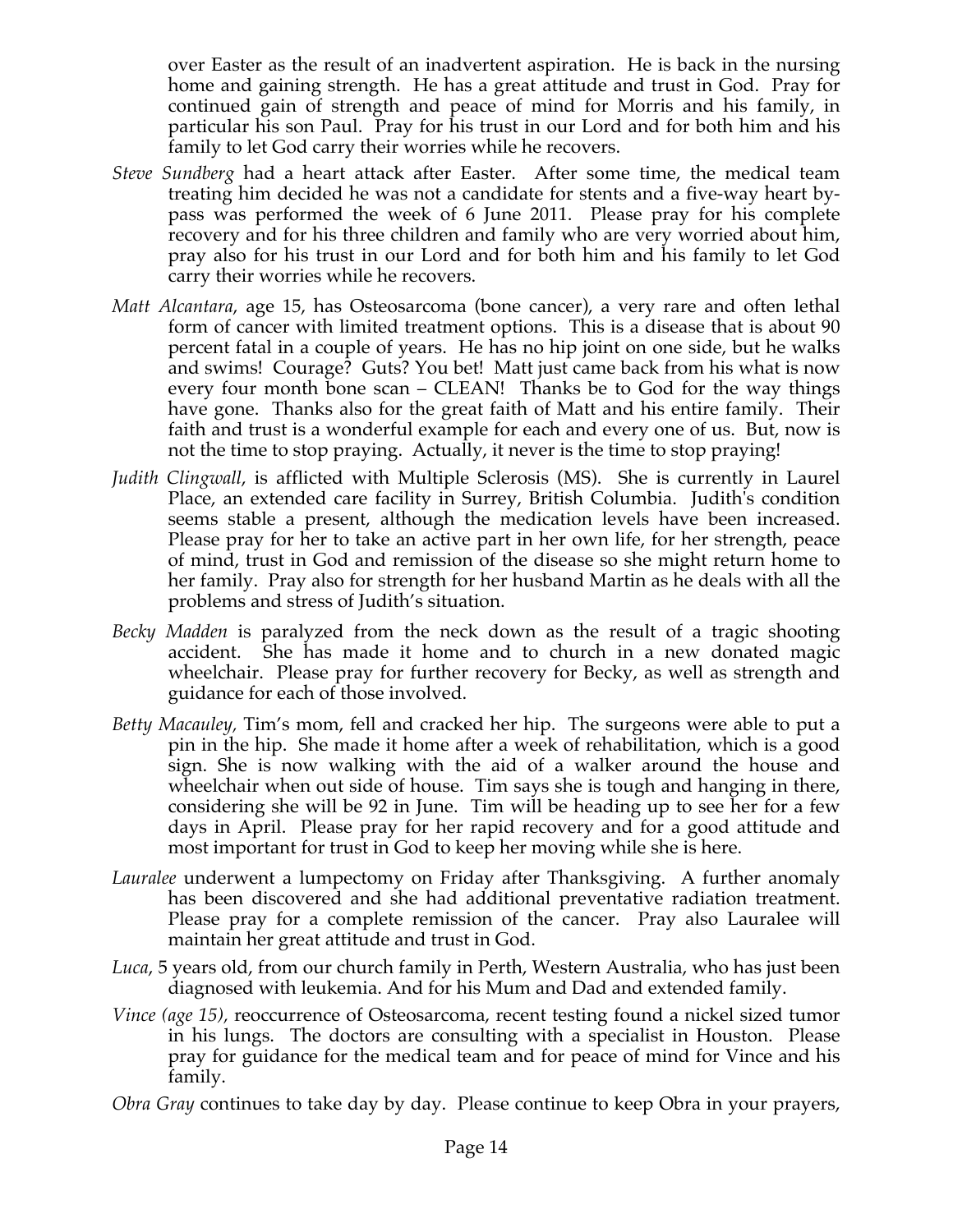and give him the strength of knowing the Lord is with him and will never forsake him. Obra needs security of what lies ahead of him, and only the Lord can grant the solace to answer his prayer.

## *Guidance*

*Sara* asks that you pray for guidance for her as she deals with the stresses of her family and life. Pray that she can separate those things which she can affect from those things which she cannot and give her grace to accept that she cannot do everything and can only change those things within her control.

*Jacquie* to open her heart to God and accept His Love and Grace.

*Hap* and *Ryan* both ask you to pray they might be able to trust God will help them make the right decisions at the right time and not to worry uselessly, to change those things they can change, accept those things they cannot change, sleep well to be able to do the correct things with a clear head and that they will open their hearts to the Holy Ghost.

# *Armed Forces & Contractors*

Airman Donny Patton (Kadena AB, Japan), Jordan (USMC – 29 Palms), Trevor (USAF - KC-10 Boom Operator), Trevor (USN – Whidbey Island, EF-18 Pilot), Kurt Thomas (USN – Guam)

## *Persecuted*

Around the world, Christians are under attack, not only in the Muslim world, but from Hindus and others in India. Also, they are under continual attack in the name of "Separation of Church and State" in the western world, as it becomes actively atheist or pro-devil buddy. Please pray for God's guidance and protection for all persecuted Christians and those around them.

## *Thanksgiving*

*Ruby June Hauf*, young daughter of Jerod and Amy (grandson of Lew and Dotty Valkenaar) had successful surgery for a large growth on her liver. All seems well. Please give thanks for the successful result and quick recovery.

## *Various Special Requests*

- We ask that you pray, please ask God that the Holy Ghost might give you insight into how you might make the lives of your friends and family better. Remember helping others is not just those who you don't know!
- Please join us in praying that the *Free Teen Guitar Class* will be continue to be an opportunity for God to work in the lives of the kids and their families. Please ask God to guide the class to new opportunities to make Him known to others. Help us to let the love of our Lord shine through us into their lives, putting Him first, so that He might enter in to their hearts and lives.

## *Last Words*

John André (2 May 1750 – 2 October 1780) was a British Army officer hanged as a spy during the American War of Independence. This was due to an incident in which he attempted to assist Benedict Arnold's attempted surrender of the fort at West Point, New York to the British.

While Major Andre' was awaiting his execution, he seems to have given serious thought to eternal matters. Doubtless he recalled his early training given him by his Huguenot parents who had found spiritual refuge in England. Until he faced death, Andre' had lived the usual social life of an army officer -- one continuous whirl of gay functions,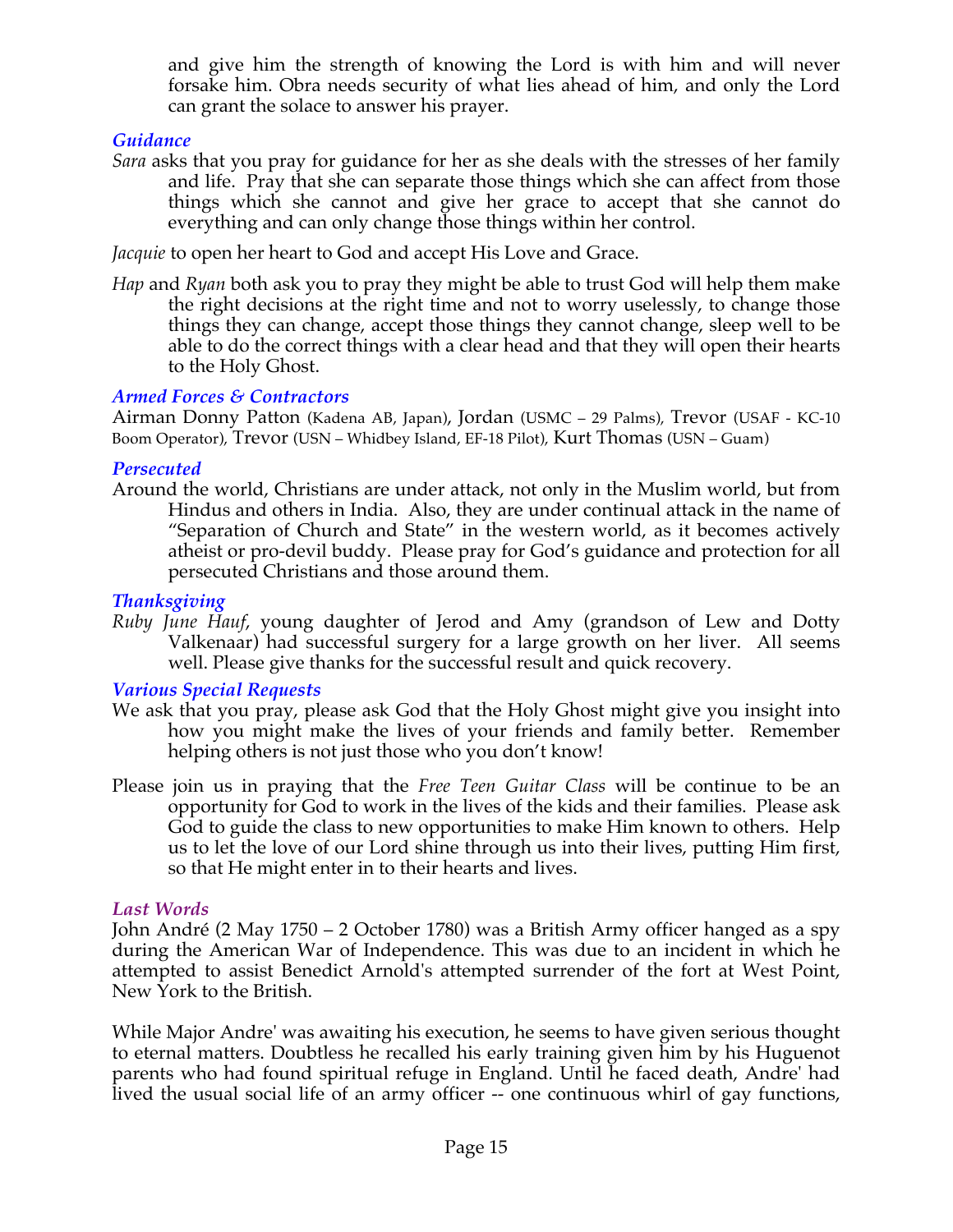but his capture and trial changed all of that. Death for him was but a matter of days. In repentance and faith, he turned to that blessed One who had long before said, "Him that cometh unto Me I will in no wise cast out." -- John 6:37 Major Andre' found there was amazing grace even for him, and he tasted the fruits of conversion -- joy and peace in believing after full repentance. This is set forth wonderfully in his own words in a poem, "My Hiding Place," found in his pocket after he was hanged at Tappan, New York, October 2, 1780. Here is the poem.

## *My Hiding Place*

Hail, sovereign love, which first began The scheme to rescue fallen man! Hail, matchless, free, eternal grace, Which gave my soul a Hiding Place

Against the God who built the sky I fought with hands uplifted high -- Despised the mention of His grace, Too proud to seek a Hiding Place.

Enwrapt in thick Egyptian night, And fond of darkness more than light, Madly I ran the sinful race, Secure -- without a Hiding Place!

But thus the eternal counsel ran: Almighty love, arrest that man! I felt the arrows of distress, And found I had no Hiding Place.

Indignant Justice stood in view; To Sinai's fiery mount I flew; But Justice cried with frowning face, This mountain is no Hiding Place!

Ere long a heavenly voice I heard, And mercy's angel soon appeared: He led me, with a beaming face To JESUS as a Hiding Place.

On Him almighty vengeance fell, Which must have sunk a world to hell! He bore it for a sinful race, And thus became our Hiding Place.

Should sevenfold storms of thunder roll, And shake this globe from pole to pole, No thunderbolt shall daunt my face, For Jesus is my Hiding Place.

A few more setting suns at most Shall land me on that glorious coast, Where I shall sing the song of grace, And see my glorious Hiding Place!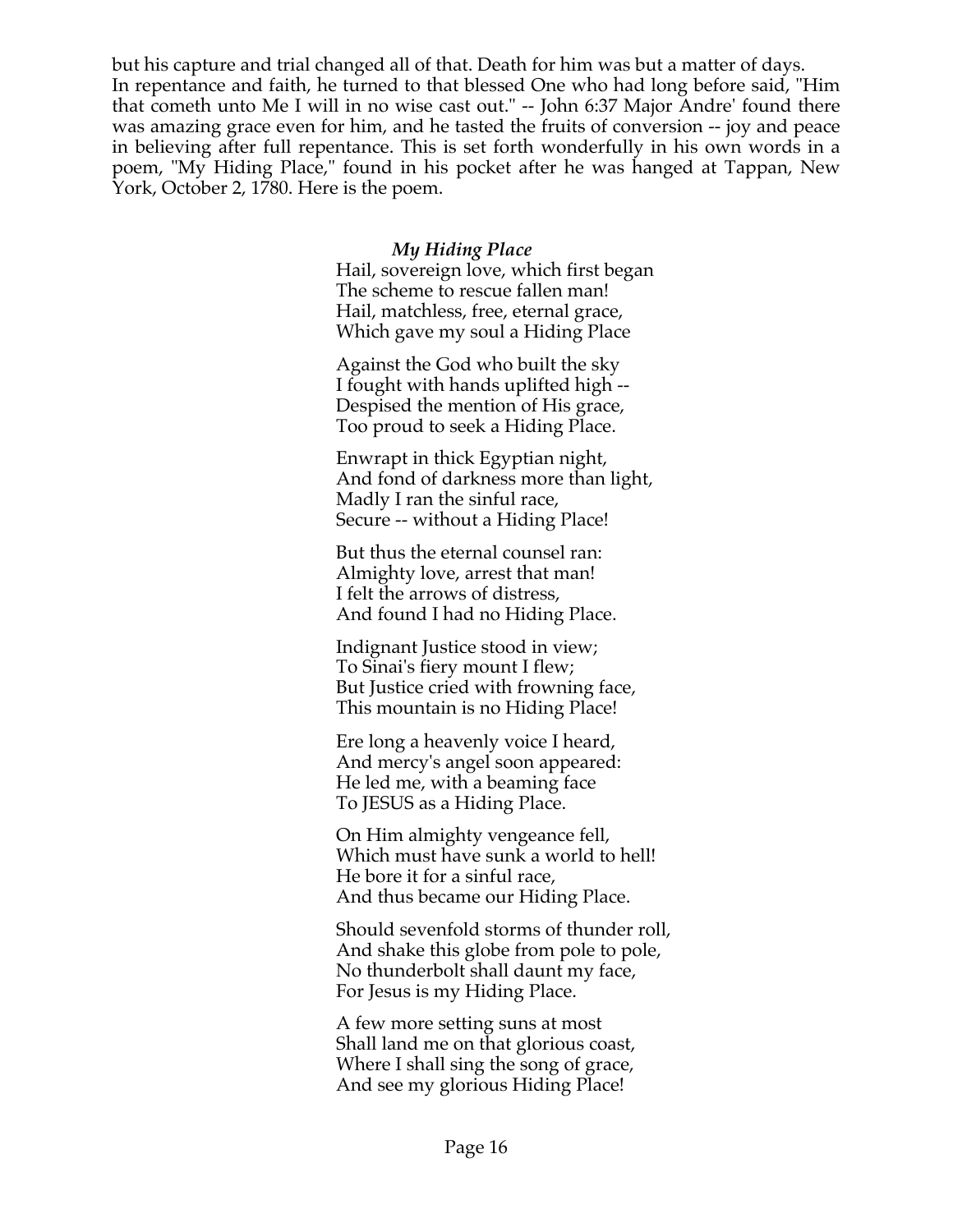## *Question that only you can ask*

What would you like to know about our history, what we believe, what we do or how we operate? Hap is looking for material for the continuing education class and *Thought for the Day* material. Help us help you. Please send your question to Hap so we all can get an answer. Just because you don't know the answer to your question doesn't mean you are the only one who doesn't know. But, if you don't ask, no one will know.

## *I'd like to get a different point across or announce something*

If you have a different point of view, I would be happy to give you room to get your point across. While this publication is my perspective on events, I recognize not everyone may agree and that some people would like to express their own opinion. If you want to write something, please forward your item to Hap (with a note as to whether or not you would like editing help) to: hap@faithfulcenturion.org.

## *Epistleers*

We post the list of Epistle Readers in the Sunday Report each week so you can either plan your attendance or your pre-reading as the spirit so moves you.

## **Date Reader**

| 17 May 2012 | Ryan Hopkins – Ascension Day            |
|-------------|-----------------------------------------|
| 20 May 2012 | Dru Arnold – Sunday after the Ascension |
| 27 May 2012 | Dru Arnold - Whitsunday - Pentecost     |
| 3 June 2012 | Dru Arnold – Trinity Sunday             |

## *The near future, as well as Next Sunday*

17 May 2012 – Ascension Day– Evening Prayer - **Service start time 1830 (6:30 pm); Location – 10603 Burrell Way, Descanso, CA**

20 May 2012 – Sunday after the Ascension – Holy Communion - Service start time 1000 (10:00 am); welcome or gathering songs before the service at 0945 (9:45 am); **Time 1000 (10:00 am); Location – 10603 Burrell Way, Descanso, CA**

27 May 2012 – Whitsunday - Pentecost – Morning Prayer - Service start time 1000 (10:00 am); welcome or gathering songs before the service at 0945 (9:45 am); **Time 1000 (10:00 am); Location – 10603 Burrell Way, Descanso, CA**

3 June 2012 – Trinity Sunday – Morning Prayer - Service start time 1000 (10:00 am); welcome or gathering songs before the service at 0945 (9:45 am); **Time 1000 (10:00 am); Location – 10603 Burrell Way, Descanso, CA**

10 June 2012 – First Sunday after Trinity – Morning Prayer - Service start time 1000 (10:00 am); welcome or gathering songs before the service at 0945 (9:45 am); **Time 1000 (10:00 am); Location – 10603 Burrell Way, Descanso, CA**

17 June 2012 – Second Sunday after Trinity – Holy Communion - Service start time 1000 (10:00 am); welcome or gathering songs before the service at 0945 (9:45 am); **Time 1000 (10:00 am); Location – 10603 Burrell Way, Descanso, CA**

23 June 2012 – Third Sunday after Trinity – Morning Prayer - Service start time 1000 (10:00 am); welcome or gathering songs before the service at 0945 (9:45 am); **Time 1000 (10:00 am); Location – 10603 Burrell Way, Descanso, CA**

30 June 2012 – Fourth Sunday after Trinity – Morning Prayer - Service start time 1000 (10:00 am); welcome or gathering songs before the service at 0945 (9:45 am); **Time 1000 (10:00 am); Location – 10603 Burrell Way, Descanso, CA**